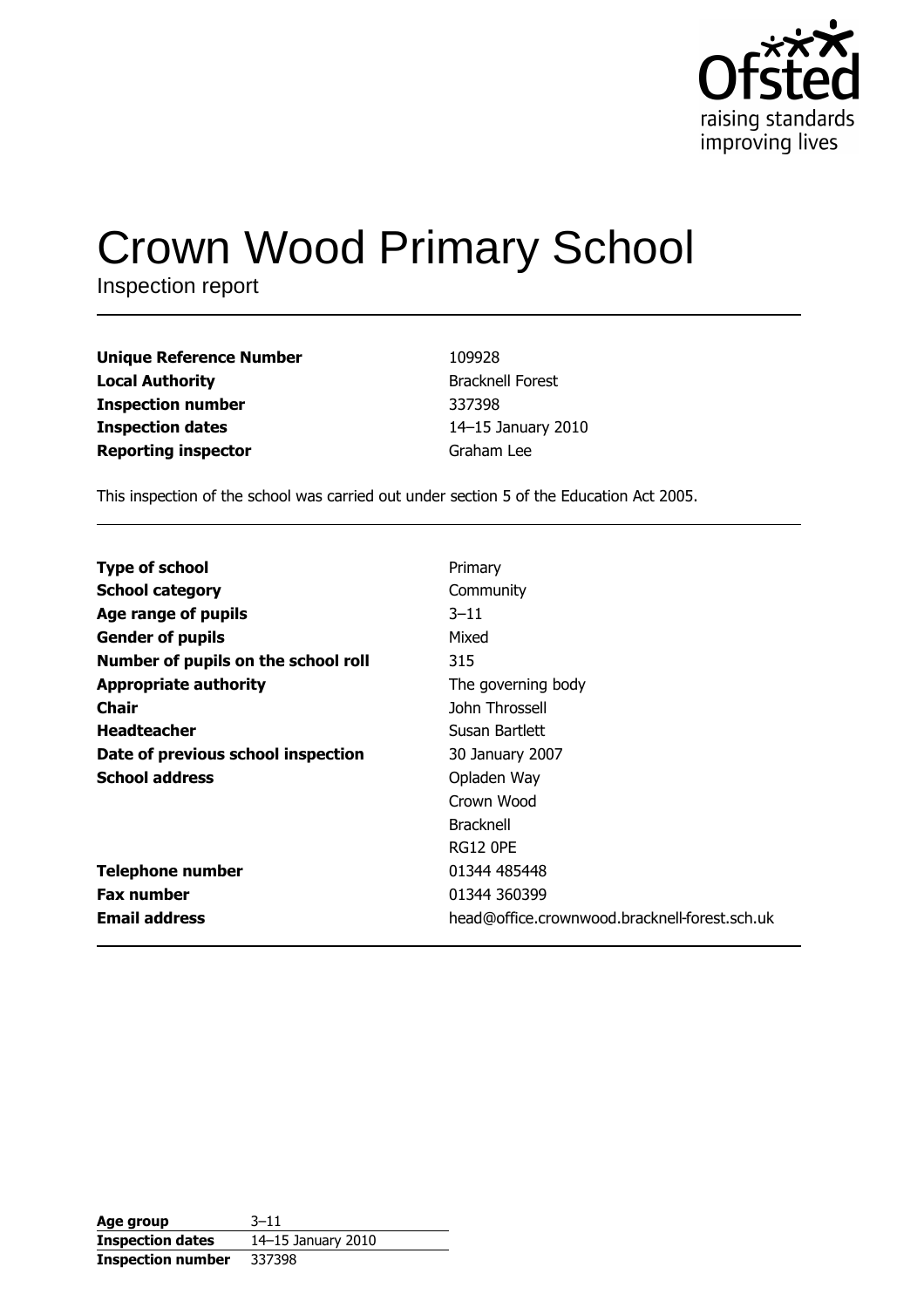The Office for Standards in Education, Children's Services and Skills (Ofsted) regulates and inspects to achieve excellence in the care of children and young people, and in education and skills for learners of all ages. It regulates and inspects childcare and children's social care, and inspects the Children and Family Court Advisory Support Service (Cafcass), schools, colleges, initial teacher training, work-based learning and skills training, adult and community learning, and education and training in prisons and other secure establishments. It rates council children's services, and inspects services for looked after children, safequarding and child protection.

Further copies of this report are obtainable from the school. Under the Education Act 2005, the school must provide a copy of this report free of charge to certain categories of people. A charge not exceeding the full cost of reproduction may be made for any other copies supplied.

If you would like a copy of this document in a different format, such as large print or Braille, please telephone 08456 404045, or email enquiries@ofsted.gov.uk.

You may copy all or parts of this document for non-commercial educational purposes, as long as you give details of the source and date of publication and do not alter the documentation in any way.

Royal Exchange Buildings St Ann's Square Manchester M2 7LA T: 08456 404045 Textphone: 0161 618 8524 E: enquiries@ofsted.gov.uk W: www.ofsted.gov.uk © Crown copyright 2010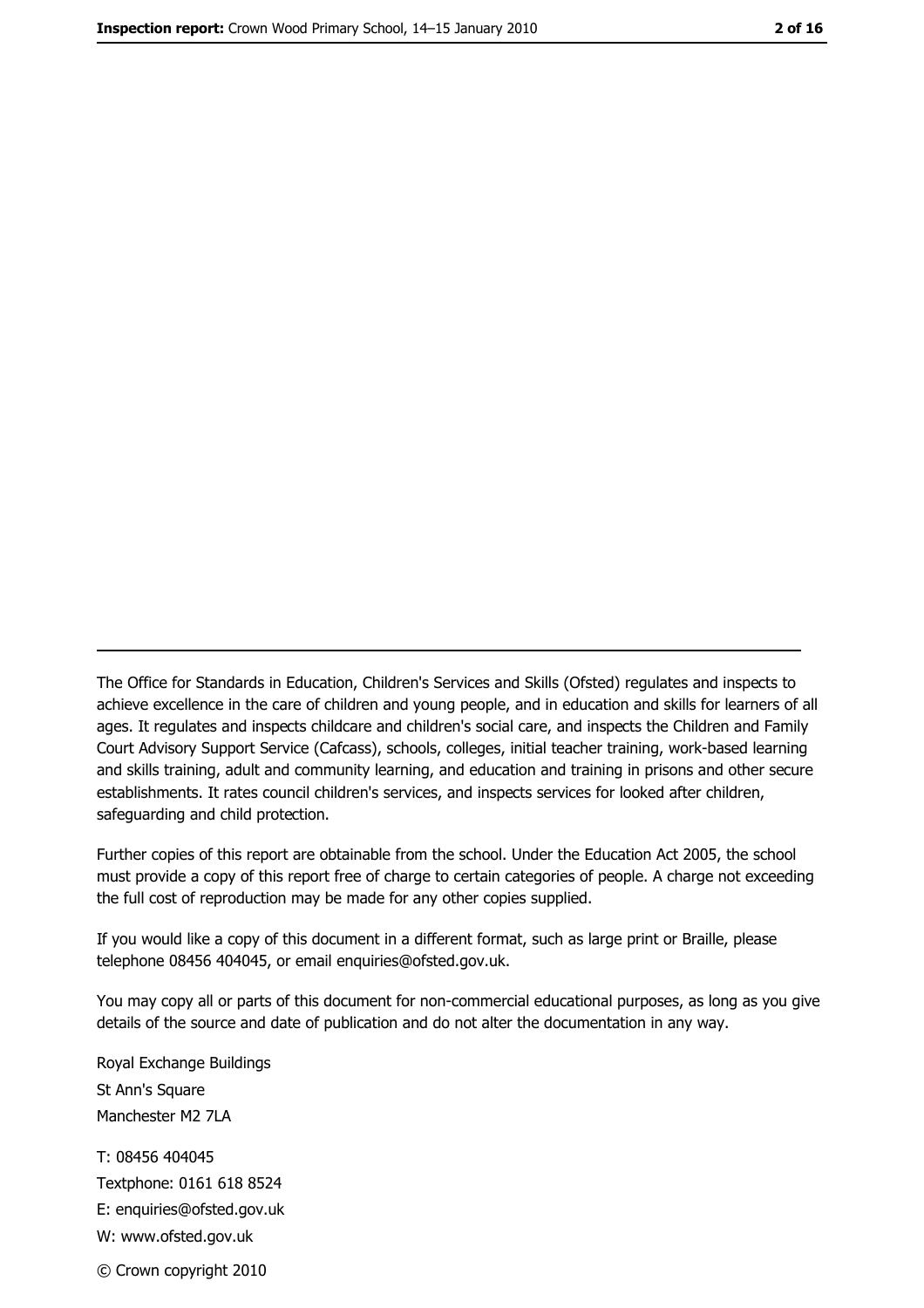# **Introduction**

This inspection was carried out by three additional inspectors. They spent around 65% of their time evaluating pupils' learning. The inspectors visited 13 lessons, taught by 11 teachers. They held meetings with governors, pupils and a number of members of staff. They observed the school's work, and looked at some of its documentation, including the school's development plan and information about the tracking of pupils' progress. They also considered the views, expressed in questionnaires, of pupils, staff and 102 parents and carers.

The inspection team reviewed many aspects of the school's work. It looked in detail at the following:

- the extent to which the school's provision in Key Stage 2 challenges all pupils to  $\blacksquare$ achieve as well as they can, particularly the more able
- the opportunities pupils have to use information and communication technology  $\blacksquare$ (ICT) to support their learning
- the success of school leaders and governors in improving teaching and raising  $\blacksquare$ achievement
- the extent of any disruptive behaviour and its impact on learning.  $\blacksquare$

# Information about the school

Crown Wood has grown considerably since its last inspection and is now larger than the average primary school. It makes provision for the Early Years Foundation Stage in its two Reception classes and Nursery, which children attend on a part-time basis for morning and afternoon sessions. Most pupils are of White British heritage; the remainder are from a wide range of backgrounds. Very few speak English as an additional language. About one in five pupils has special educational needs and/or disabilities, which is broadly average. Their needs are wide-ranging but are mostly related to moderate learning difficulties, emotional and behavioural problems and specific learning needs. Some of these pupils attend the local authority's language and literacy centre, which is housed in the school and works with 58 pupils drawn from schools throughout Bracknell Forest. The provision in this facility was inspected only in terms of its impact on the Crown Wood pupils.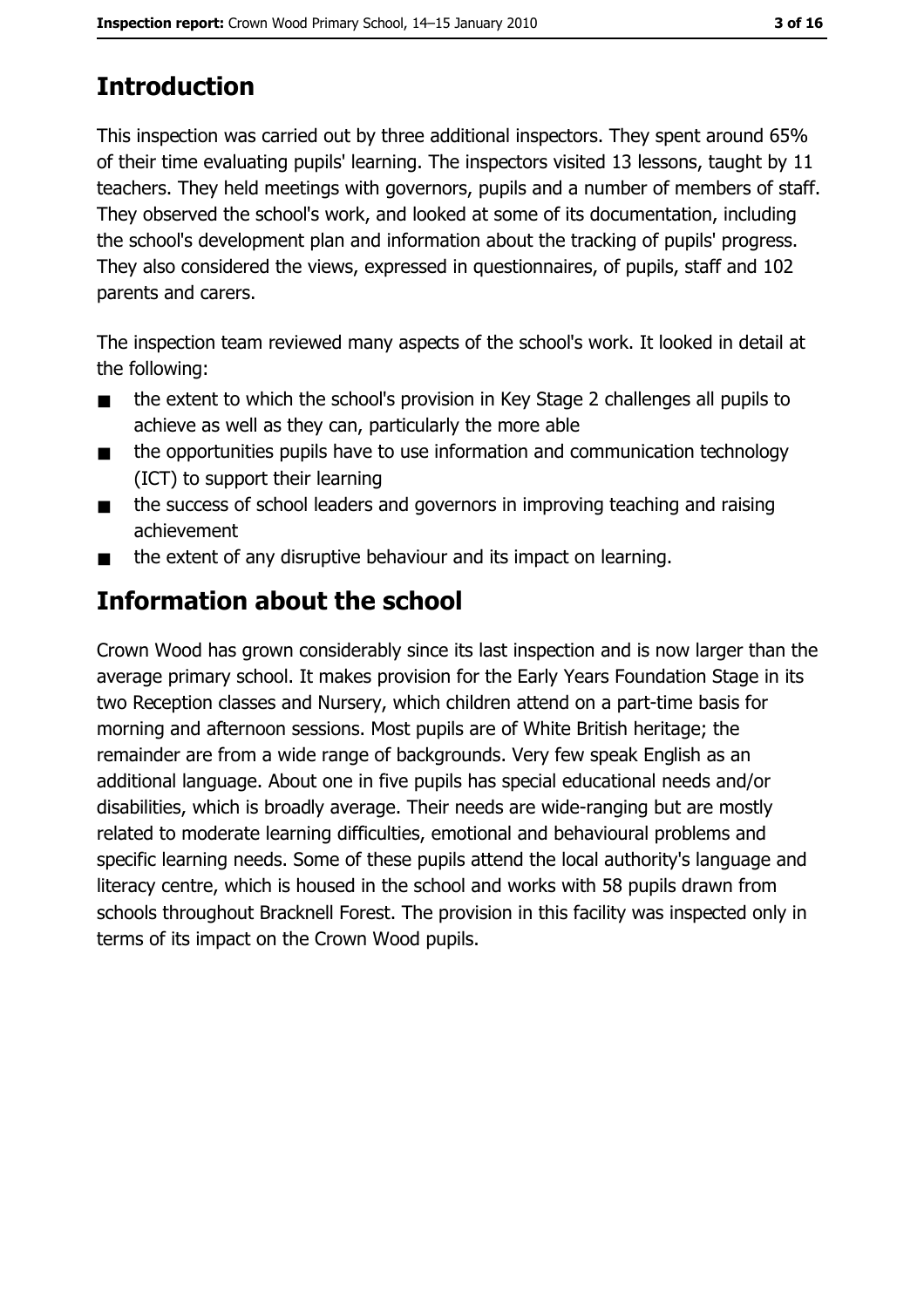# **Inspection judgements**

# Overall effectiveness: how good is the school?

## The school's capacity for sustained improvement

# **Main findings**

In accordance with section 13 (3) of the Education Act 2005, Her Majesty's Chief Inspector is of the opinion that this school requires significant improvement, because it is performing significantly less well than in all circumstances it could reasonably be expected to perform. The school is therefore given a notice to improve. Significant improvement is required in relation to the attainment and progress of pupils in Key Stage 2.

Children make a good start in the Early Years Foundation Stage and are now making much better progress in Key Stage 1. In recent years they have not built sufficiently on this firm foundation in Key Stage 2. Too many pupils have made slow progress and attainment has been low by the time they leave the school. More-able pupils, in particular, have not done as well as they should. While there was improved progress in English in 2009, the school's data indicate that many current pupils in the older year groups have made slow progress in reading and mathematics from their starting points in Key Stage 2.

Good care and support lie at the heart of the school's work and arrangements for the safeguarding of children are robust. There is a range of effective strategies in place to support vulnerable pupils and their families. For example, the success of the school's work with a number of pupils with behavioural and emotional difficulties has ensured that there have been no exclusions during the current school year. A number of pupils and a small minority of parents still have concerns about behaviour but during the inspection most pupils behaved well in lessons and around the school. Pupils with a range of special educational needs and/or disabilities are well supported and make satisfactory progress. Most pupils are keen to adopt a healthy lifestyle; they are knowledgeable about diet and participate enthusiastically in physical activities.

Attainment is much lower than it was at the time of the last inspection when the school was judged to be satisfactory. Although school leaders and governors have been slow to respond to the decline in the school's performance, there is a new sense of urgency which has seen clear improvements in some aspects of its work. The leadership team has been strengthened by the deputy headteacher and staff are committed to bringing about rapid improvement. The leadership team has established a clear view of the school's strengths and weaknesses. Training and more rigorous monitoring have led to improvements in teaching. In turn this is resulting in better progress in lessons as pupils are much clearer about what they are learning. Better use is being made of data to identify and tackle weaknesses. For example, a focus on writing has led to pupils' improved progress in this area.

| 4 |  |
|---|--|
| 3 |  |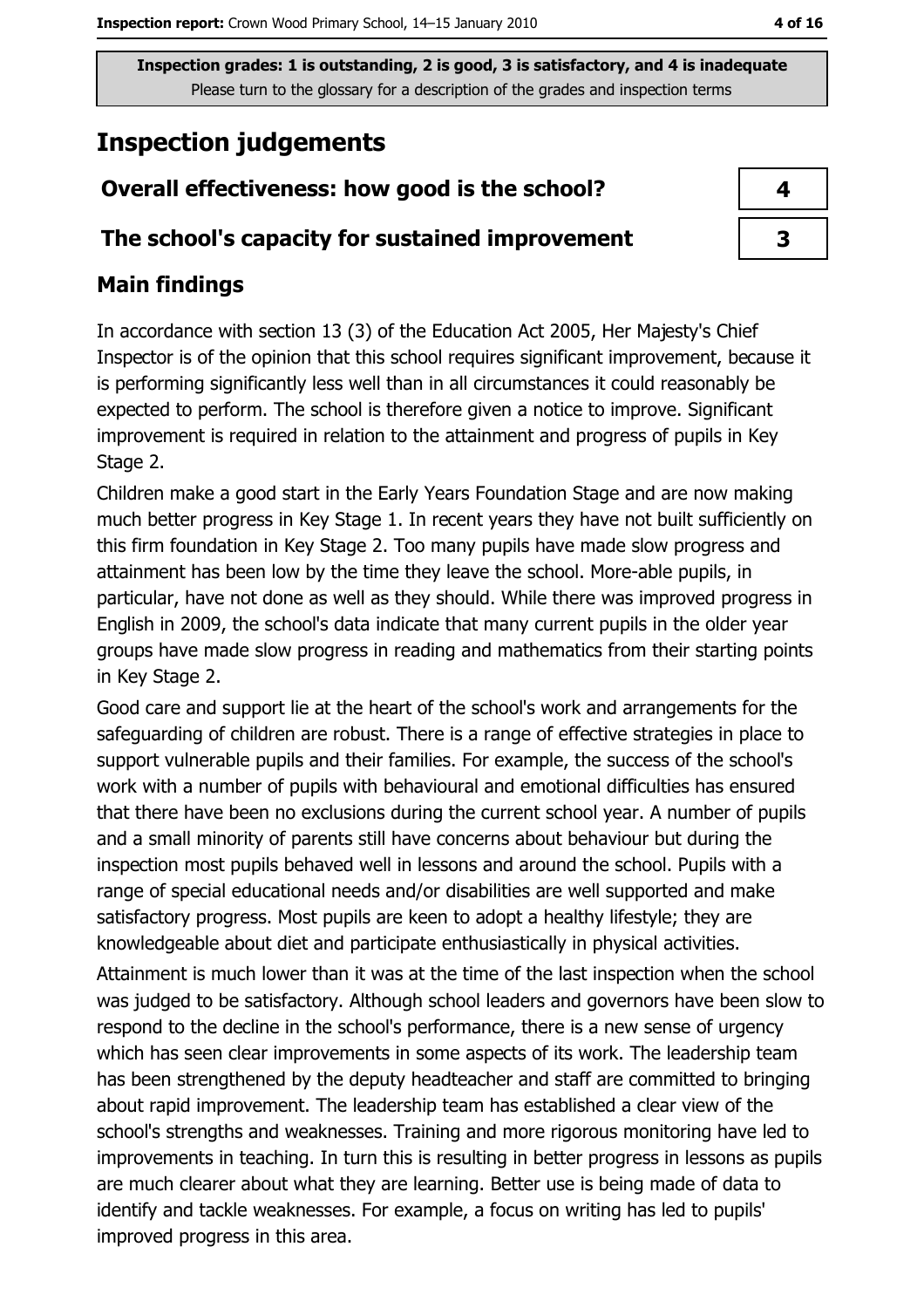Much remains to be done. The most-able pupils are not always challenged as much as they should be in lessons. There are examples of teachers' marking that helps pupils to improve their work but sometimes this is not the case. Similarly, targets are being used effectively in some classes, to help pupils focus on the next steps in their learning, but this is not consistent. Too many pupils still say that they are unclear about how their work could be improved. A new system for tracking pupils' progress is helping to identify potential underachievement at an earlier stage and to hold teachers to account for the progress of their pupils. This remains at an early stage in helping to eradicate a history of underachievement. The new curriculum teams bring enthusiasm and ideas which are strengthening leadership at all levels. The information and communication technology (ICT) team, for example, has done a lot in recent times to ensure that technology is used more effectively to support learning in other subjects. The roles of these teams in raising achievement and improving teaching and learning are at an early stage of development. Nevertheless, the school's recent success in improving teaching and pupils' progress, notably in writing, indicates satisfactory capacity for further improvement.

## What does the school need to do to improve further?

- Accelerate pupils' progress in Key Stage 2 in order to raise their attainment by the  $\blacksquare$ end of Year 6 by:
	- ensuring that the more-able pupils, in particular, are challenged to achieve as well as they can so that more reach the higher levels
	- embedding new tracking and monitoring systems to ensure that pupils make consistently good progress.
- Ensure that all pupils are clear about how to improve their work by:  $\blacksquare$ 
	- using marking consistently to show them how to make improvements
	- using targets effectively to support and challenge all learners.
- Develop the skills of leaders at all levels in improving teaching and raising achievement.

### **Outcomes for individuals and groups of pupils**

Although a minority of pupils indicate they do not enjoy school this was not evident in lessons. Most have good attitudes to learning and apply themselves well. They are keen to contribute their ideas and cooperate and collaborate effectively in pairs and groups. They respond well to the challenges they are presented with and seek to improve their skills and understanding. In a Year 6 mathematics lesson, for example, pupils of all abilities were rounding up numbers to the nearest hundred and thousand. They developed their thinking well and explained their strategies clearly to one another. The more-able pupils enjoyed the additional challenge of using calculators to explore five digit numbers. This is indicative of the better progress being made in Key Stage 2 although it is not yet consistent. Over the past three years pupils' attainment at the end

4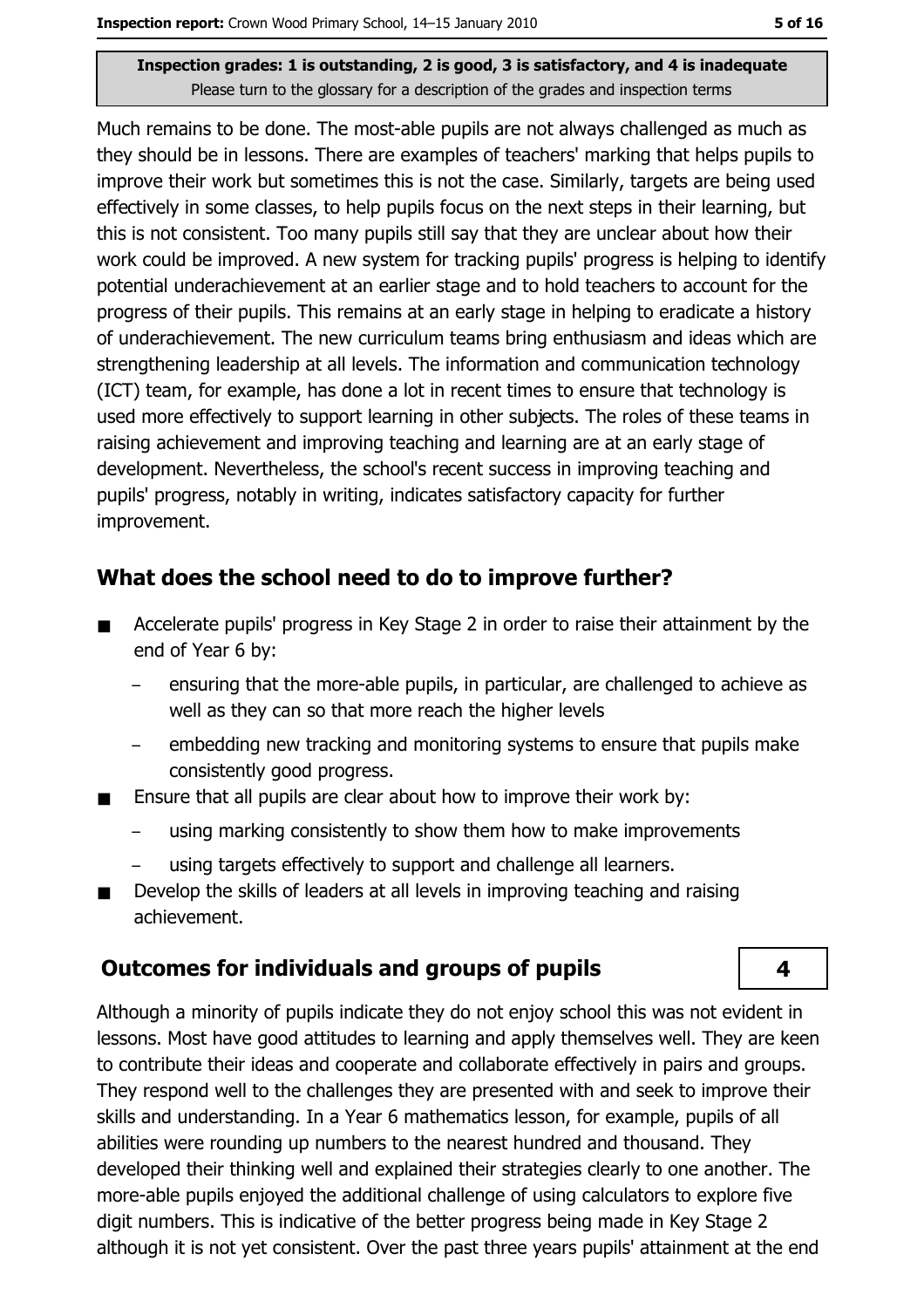of Year 6 has been low in English, mathematics and science and more-able pupils, in particular, have not made enough progress. Pupils with special educational needs have tended to make better progress. Effective support enables them to become confident learners and they make satisfactory, and sometimes better, progress in lessons and in small withdrawal groups. Attendance is broadly average but pupils' low attainment in basic skills indicates that their preparation for the next stage of their education is inadequate.

Most pupils say that they feel safe and that they have an adult they can turn to if they have a problem. A minority say that they have concerns in this area and also about behaviour. This may be historic as they talk about difficult pupils in the past. During the inspection behaviour was generally good in lessons and around the school. Pupils enjoy taking responsibility, for example, as peer mediators on the playground and running the tuck shop. They also take the roles as school councillors seriously, although the council does not yet have a clear enough voice in school improvement. While pupils develop a good understanding of moral issues and social responsibility their understanding of wider cultures and contribution to the wider community although satisfactory overall, is more limited.

| Pupils' achievement and the extent to which they enjoy their learning                                                     |                |  |
|---------------------------------------------------------------------------------------------------------------------------|----------------|--|
| Taking into account:<br>Pupils' attainment <sup>1</sup>                                                                   | 4              |  |
| The quality of pupils' learning and their progress                                                                        | 3              |  |
| The quality of learning for pupils with special educational needs and/or<br>disabilities and their progress               | 3              |  |
| The extent to which pupils feel safe                                                                                      | 3              |  |
| <b>Pupils' behaviour</b>                                                                                                  | 3              |  |
| The extent to which pupils adopt healthy lifestyles                                                                       | $\overline{2}$ |  |
| The extent to which pupils contribute to the school and wider community                                                   |                |  |
| The extent to which pupils develop workplace and other skills that will<br>contribute to their future economic well-being |                |  |
| Taking into account:<br>Pupils' attendance <sup>1</sup>                                                                   | 3              |  |
| The extent of pupils' spiritual, moral, social and cultural development                                                   | 3              |  |

These are the grades for pupils' outcomes

The grades for attainment and attendance are: 1 is high; 2 is above average; 3 is broadly average; and 4 is low.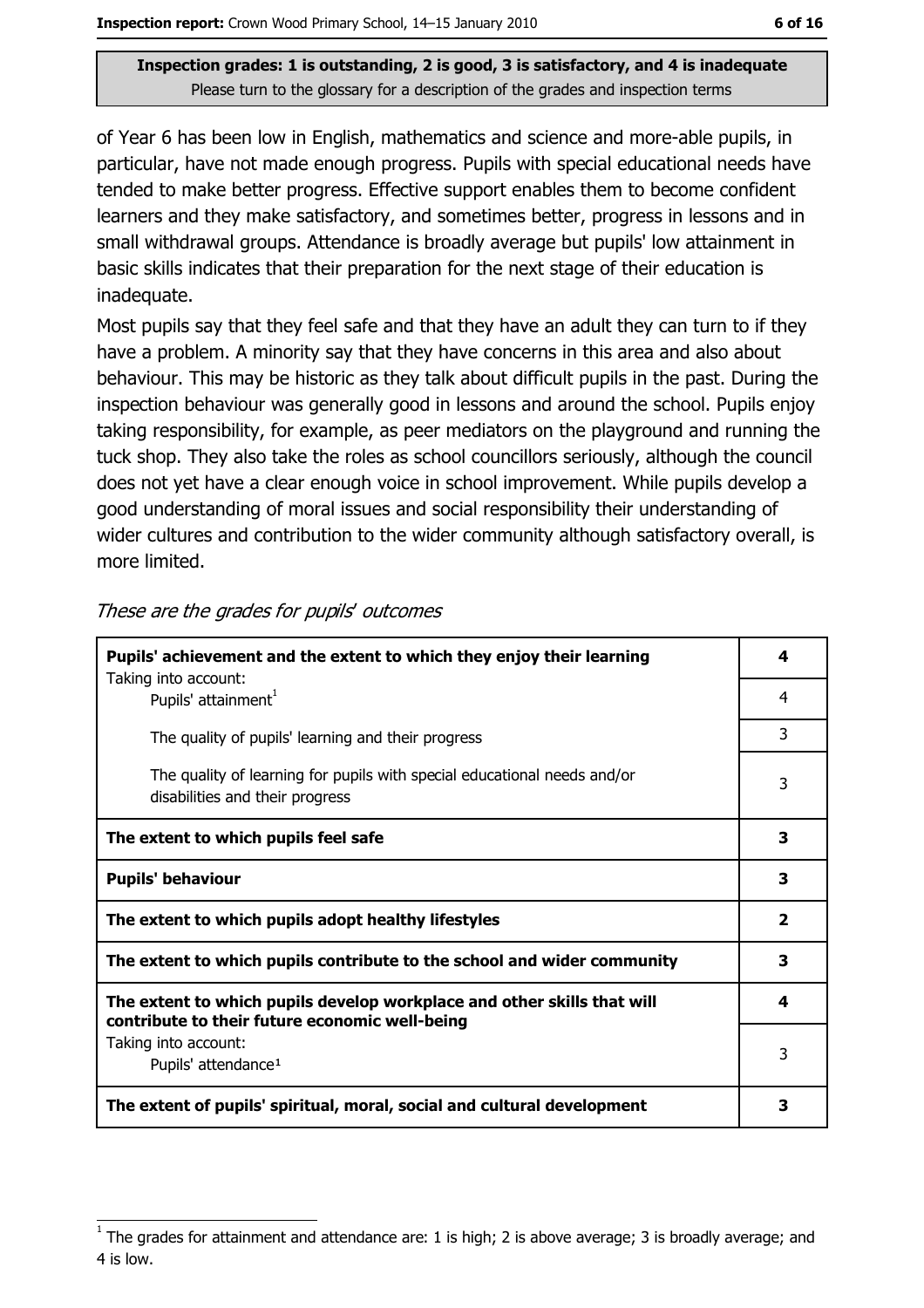## How effective is the provision?

The school is a caring community and there are warm relationships between adults and pupils. Its commitment to vulnerable pupils is illustrated by the appointment of a family support adviser who works closely with pupils and their families who are experiencing difficulties. For example, for a few of the pupils with emotional and behavioural problems, work on developing social skills is helping them to cope with their difficulties and to remain in school. A more rigorous approach has contributed to a steady rise in attendance and a significant reduction in persistent absentees. A well-trained and dedicated team of teaching assistants provides effective support for pupils with specific needs and moderate learning difficulties, enabling them to make satisfactory and sometimes better progress. There is good liaison with the language and literacy centre and pupils attending this facility benefit in terms of their overall progress.

Teaching is improving and there are examples of good teaching throughout the school. It is not yet consistent enough, however, to ensure that pupils make up for the underachievement of recent years in Key Stage 2. Teachers have good relationships with their classes and generally plan well to meet the needs of the wide range of abilities within them, although activities are not always sufficiently challenging to meet the needs of the most able pupils. They make good use of ICT to support learning and to provide links with other subjects. For example, in a Year 3 literacy lesson, pupils enjoyed creating animated accounts related to mythological stories they had been learning about in history. These links are quite well developed in other areas as well, for instance, Year 2 pupils were writing a description about the locality based on a photograph, which linked closely to work on the geography of the local area. Pupils are increasingly involved in assessing their own work but marking and target setting are not yet sufficiently consistent to give all of them a clear idea about how they can improve. The school provides a good range of extra activities and visits, which enhance pupils' enjoyment of their education and develop their social skills. The range of sports activities, in particular, contributes well to pupils' healthy lifestyles.

| These are the grades for the quality of provision |  |  |  |
|---------------------------------------------------|--|--|--|
|---------------------------------------------------|--|--|--|

| The quality of teaching                                                                                    |  |
|------------------------------------------------------------------------------------------------------------|--|
| Taking into account:<br>The use of assessment to support learning                                          |  |
| The extent to which the curriculum meets pupils' needs, including, where<br>relevant, through partnerships |  |
| The effectiveness of care, guidance and support                                                            |  |

## How effective are leadership and management?

Recent appointments have strengthened leadership at all levels. The leadership team has established a clear and common commitment among staff to bring about the rapid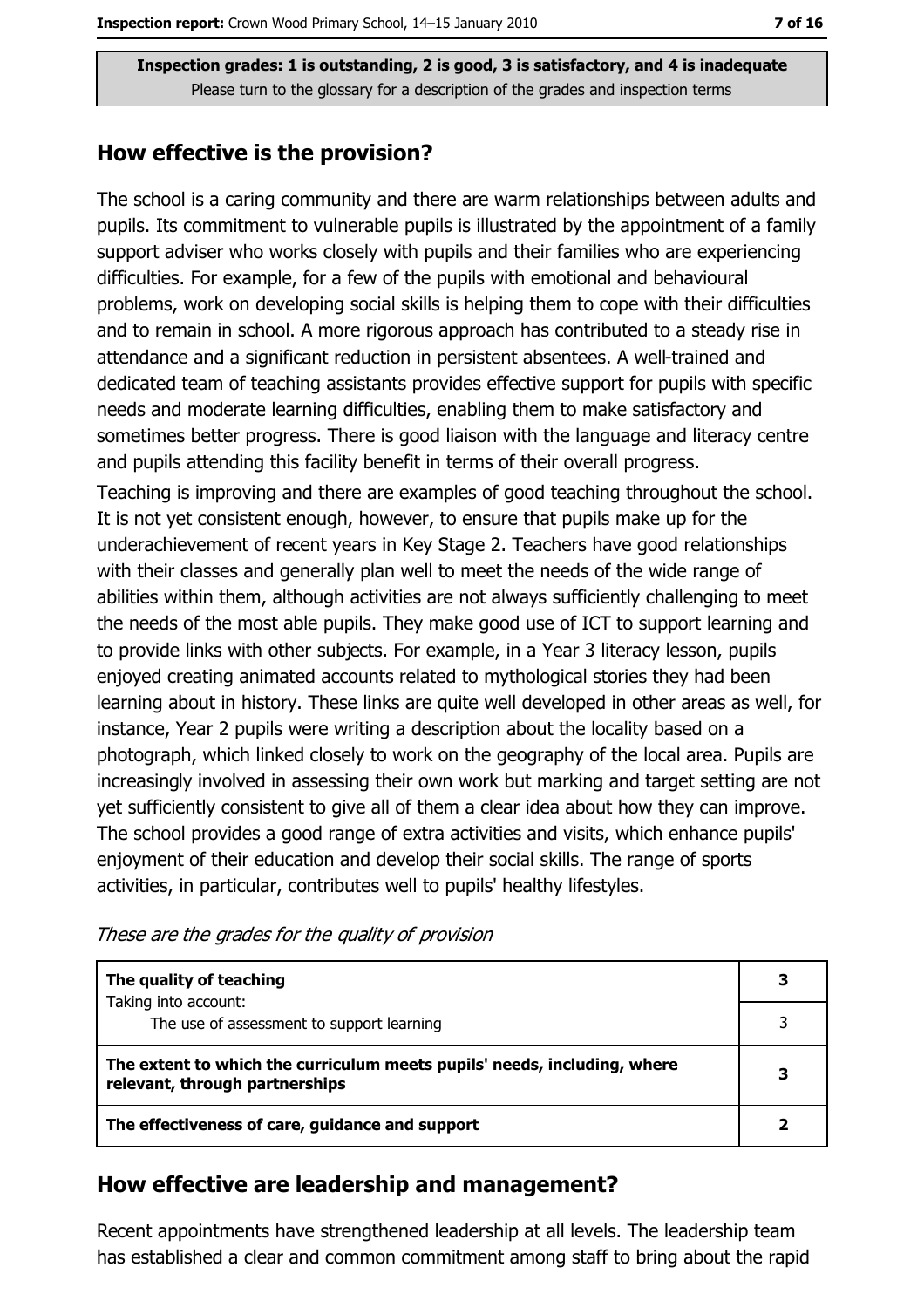improvement that is needed to address a history of underachievement. Staff are well motivated and have high expectations of their pupils. This is leading to accelerated progress in many lessons, as well as improvements in other outcomes such as behaviour and attendance. The school has set some challenging targets for the current year and is tracking pupils' progress more rigorously to ensure that they are achieved, as targets have been missed in recent years. This work is at a fairly early stage of development and it will take a concerted effort for some pupils in the current Years 5 and 6 to catch up. The school has a clear commitment to equal opportunities and overcoming any potential discrimination. This is evident in its monitoring of the progress of different groups of pupils, which shows that there are no significant differences related to the achievement of boys and girls, pupils with special educational needs or of different ethnic groups, although more-able pupils have been underperforming.

The governing body ensure that its statutory responsibilities are fully met. Arrangements for the safeguarding of pupils, for example, are robust and effective. While they are knowledgeable about the school and hold it to account in many aspects of its work, they have been slower to provide the necessary challenge about the decline in academic performance. The school works successfully in partnership with a range of agencies to support pupils' welfare. It also has a fruitful partnership with the language and literacy centre which enhances provision for pupils with special educational needs. Other curriculum partnerships are not as clearly successful in promoting pupils' learning. The responses to questionnaires indicate that the school has a productive relationship with most parents and carers although a small minority indicate that this is not the case. School leaders have a good understanding of the community it serves and is communicating well, for example, to different groups of parents. The school's strategy for community cohesion, however, beyond the immediate area, is at an early stage of development.

| The effectiveness of leadership and management in embedding ambition and<br>driving improvement                                                                     |   |  |
|---------------------------------------------------------------------------------------------------------------------------------------------------------------------|---|--|
| Taking into account:<br>The leadership and management of teaching and learning                                                                                      | 3 |  |
| The effectiveness of the governing body in challenging and supporting the<br>school so that weaknesses are tackled decisively and statutory responsibilities<br>met | 3 |  |
| The effectiveness of the school's engagement with parents and carers                                                                                                | з |  |
| The effectiveness of partnerships in promoting learning and well-being                                                                                              | 3 |  |
| The effectiveness with which the school promotes equality of opportunity and<br>tackles discrimination                                                              | з |  |
| The effectiveness of safeguarding procedures                                                                                                                        | 2 |  |
| The effectiveness with which the school promotes community cohesion                                                                                                 | з |  |

#### These are the grades for leadership and management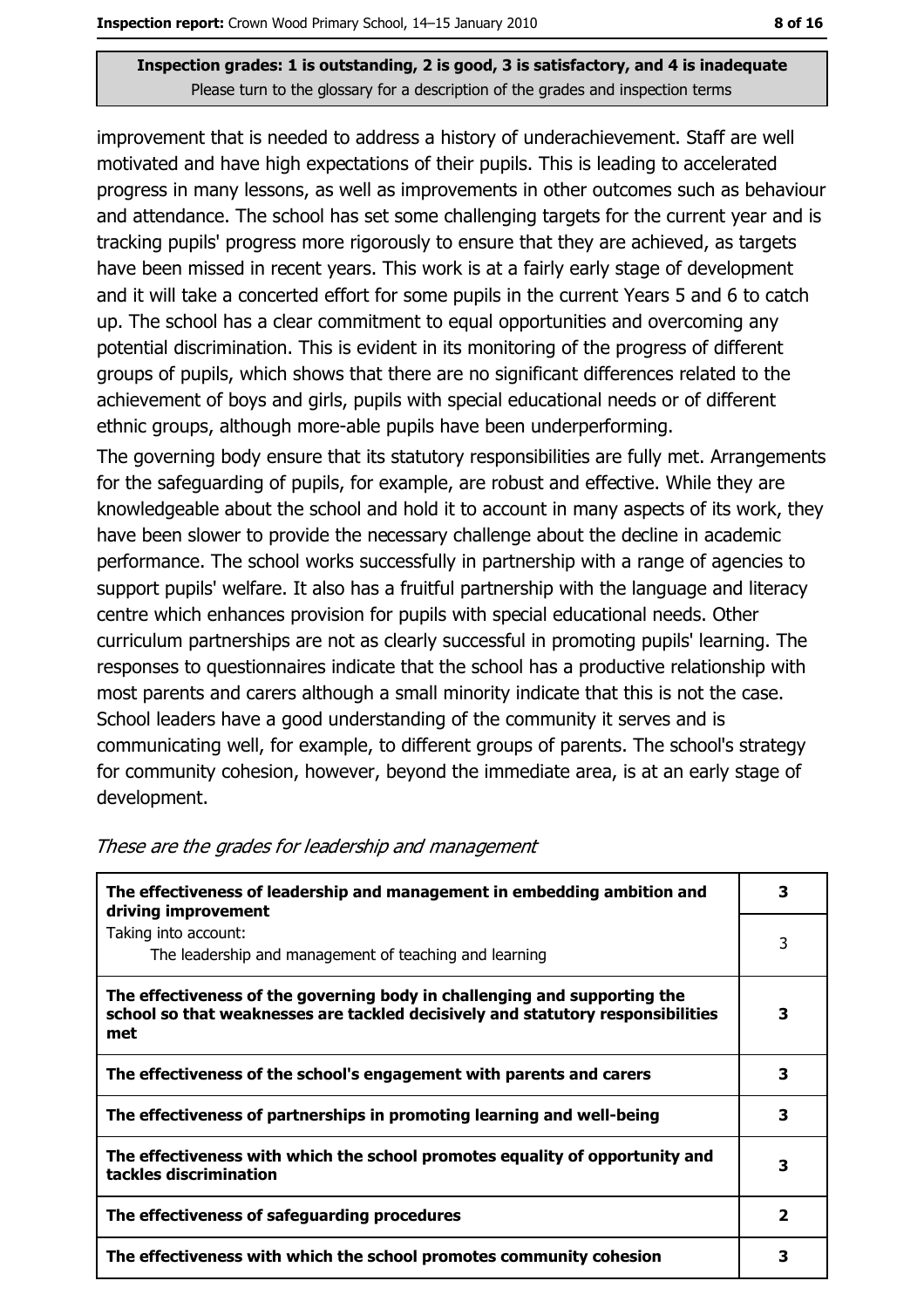The effectiveness with which the school deploys resources to achieve value for money

#### $\overline{\mathbf{4}}$

# **Early Years Foundation Stage**

Many children begin school with skills and understanding that are below the levels expected for their age. They settle quickly into the warm and welcoming Nursery environment. They become confident and eager learners and make good progress in the Early Years Foundation Stage to reach levels of skills, knowledge and understanding that are broadly average by the time they enter Year 1. They do particularly well in the development of mathematical and communication skills. Children do well because of good teaching and the provision of exciting activities which interest and engage them, particularly in the Reception classes. For example, during the inspection staff made good use of the icy conditions to develop learning. Children were excited to find their water tray full of snow and arctic creatures! There is a good balance of activities led by the adults and those that children choose for themselves. Staff assess children's progress well and use this information to plan the next steps in their learning. Generally good use is made of the outdoor area to promote learning although this is restricted in bad weather in the Nursery as there is no cover. Leadership and management are satisfactory. Staff work together very effectively in their respective teams, although an overview of the Early Years Foundation Stage as a whole is underdeveloped. While the school uses data at the end of the Early Years Foundation Stage to look at where children are doing well and what needs to be improved, leaders do not use it well enough to assess children's progress, particularly in the Nursery.

| These are the grades for the Early Years Foundation Stage |  |  |
|-----------------------------------------------------------|--|--|
|-----------------------------------------------------------|--|--|

| <b>Overall effectiveness of the Early Years Foundation Stage</b>                             | 2 |
|----------------------------------------------------------------------------------------------|---|
| Taking into account:<br>Outcomes for children in the Early Years Foundation Stage            |   |
| The quality of provision in the Early Years Foundation Stage                                 |   |
| The effectiveness of leadership and management of the Early Years<br><b>Foundation Stage</b> | 3 |

## **Views of parents and carers**

Nearly one in three parents and carers responded to the questionnaire. Most were positive about the work of the school. The overwhelming majority say that their children enjoy school, are kept safe and encouraged to adopt a healthy lifestyle. Those who added comments tended to commend the care and support provided for their children. The inspection evidence supports these positive views. A small minority of parents were critical of the leadership of the school in their responses and comments. Inspectors agree that leaders and the governing body have been slow to respond to the decline in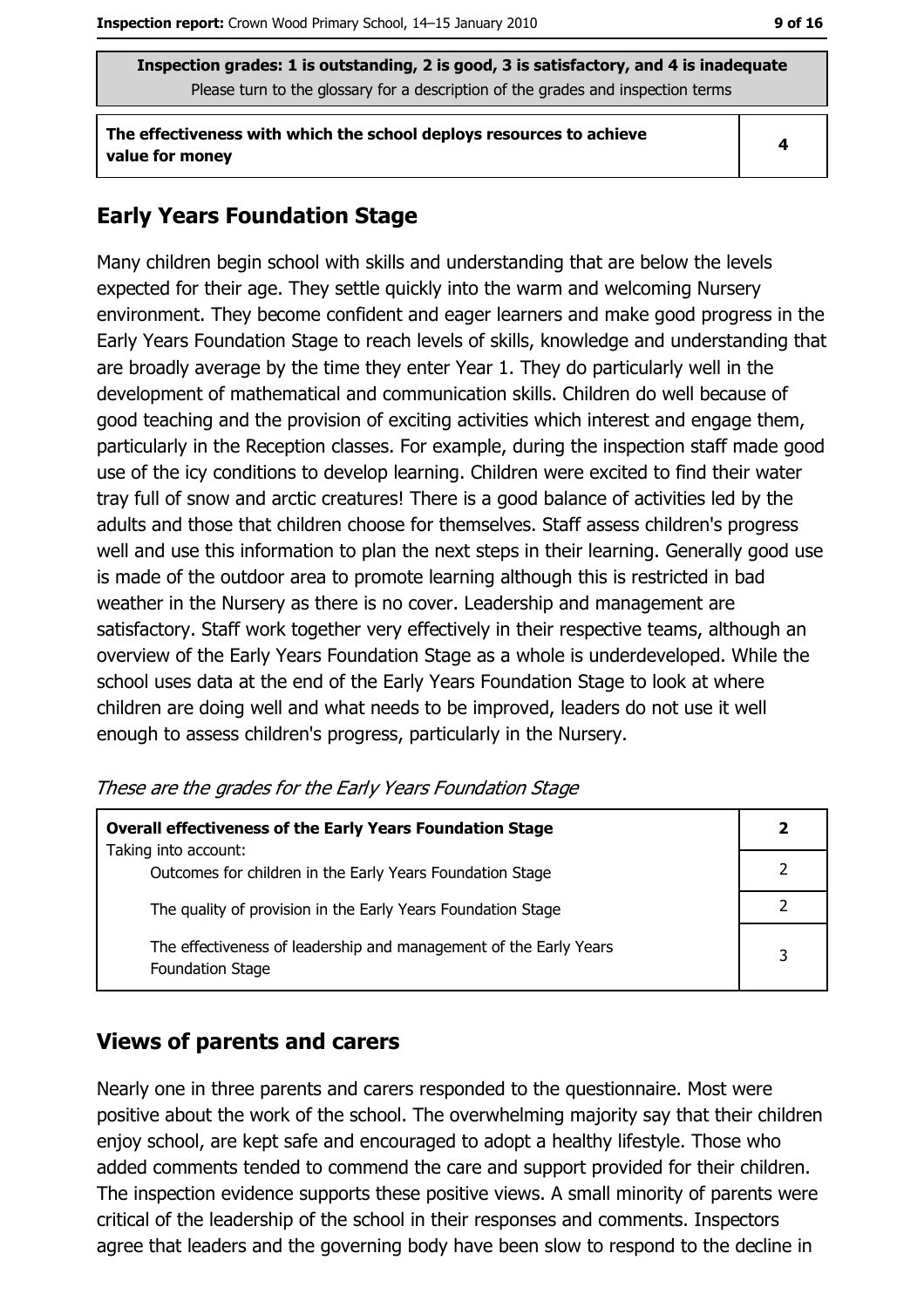the school's performance but the evidence suggests that there is a new sense of purpose which is leading to improvement. Other parents expressed concerns about how the school deals with challenging behaviour. While the school undoubtedly has a small number of pupils who present challenging behaviour from time to time, strategies for dealing with these issues are becoming increasingly effective and consistent as indicated by the reduction in exclusions.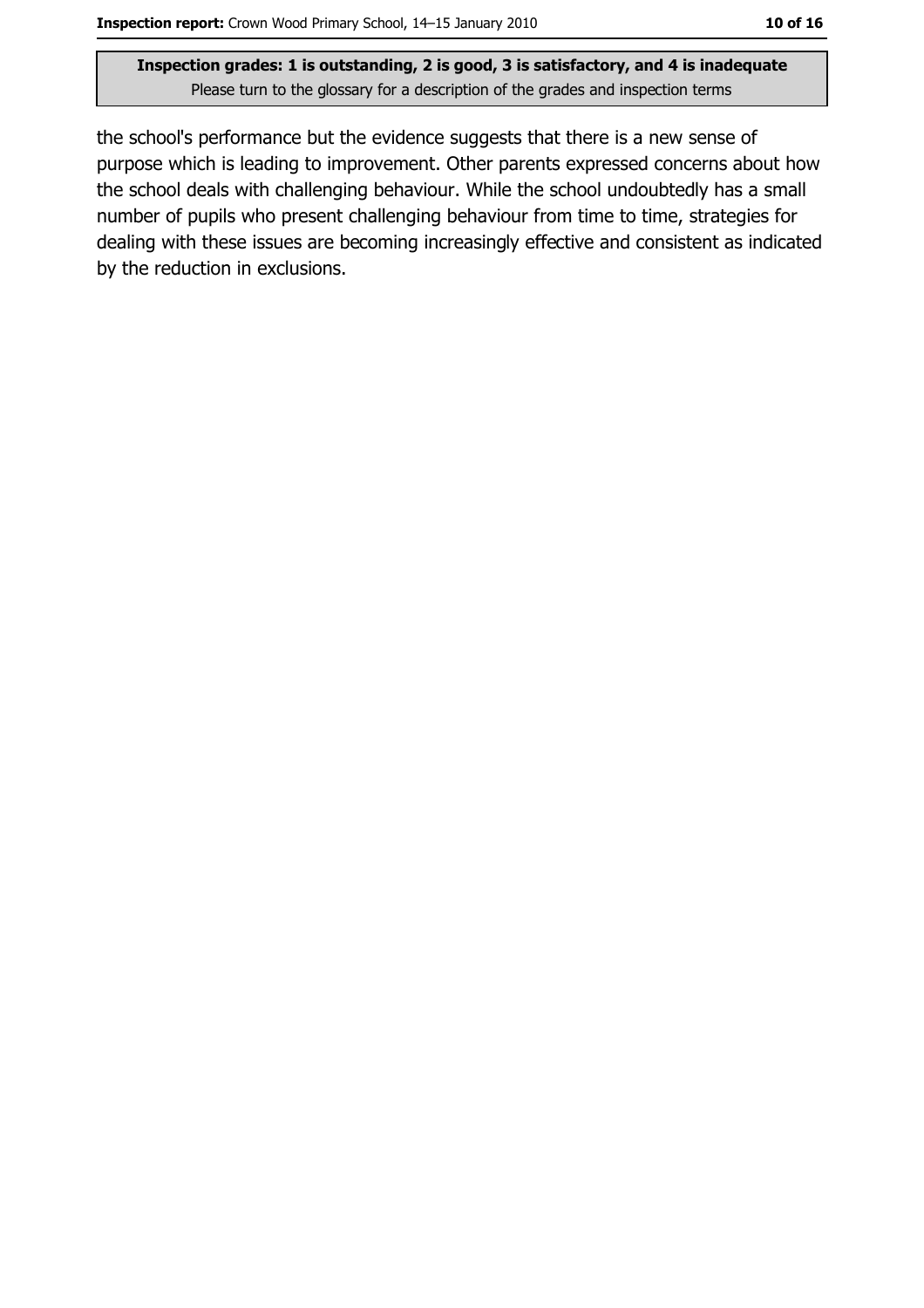#### Responses from parents and carers to Ofsted's questionnaire

Ofsted invited all the registered parents and carers of pupils registered at Crown Wood Primary School to complete a questionnaire about their views of the school.

In the questionnaire, parents and carers were asked to record how strongly they agreed with 13 statements about the school.

The inspection team received 102 completed questionnaires by the end of the

on-site inspection. In total, there are 315 pupils registered at the school.

| <b>Statements</b>                                                                                                                                                                                                                                       |              | <b>Strongly</b><br><b>Agree</b><br><b>Agree</b> |              | <b>Disagree</b> |              | <b>Strongly</b><br>disagree |                |                |
|---------------------------------------------------------------------------------------------------------------------------------------------------------------------------------------------------------------------------------------------------------|--------------|-------------------------------------------------|--------------|-----------------|--------------|-----------------------------|----------------|----------------|
|                                                                                                                                                                                                                                                         | <b>Total</b> | $\frac{1}{2}$                                   | <b>Total</b> | $\frac{0}{0}$   | <b>Total</b> | $\frac{1}{2}$               | <b>Total</b>   | $\frac{1}{2}$  |
| My child enjoys school                                                                                                                                                                                                                                  | 53           | 52                                              | 41           | 40              | 8            | 8                           | 0              | $\mathbf{0}$   |
| The school keeps my child<br>safe                                                                                                                                                                                                                       | 41           | 40                                              | 53           | 52              | 6            | 6                           | 0              | 0              |
| The school informs me<br>about my child's progress                                                                                                                                                                                                      | 29           | 28                                              | 56           | 55              | 17           | 17                          | 0              | $\mathbf 0$    |
| My child is making enough<br>progress at this school                                                                                                                                                                                                    | 30           | 29                                              | 52           | 51              | 16           | 16                          | 2              | $\overline{2}$ |
| The teaching is good at this<br>school                                                                                                                                                                                                                  | 26           | 25                                              | 58           | 57              | 12           | 12                          | 0              | $\mathbf 0$    |
| The school helps me to<br>support my child's learning                                                                                                                                                                                                   | 32           | 31                                              | 55           | 54              | 14           | 14                          | 0              | $\mathbf 0$    |
| The school helps my child to<br>have a healthy lifestyle                                                                                                                                                                                                | 28           | 27                                              | 63           | 62              | 5            | 5                           | 0              | 0              |
| The school makes sure that<br>my child is well prepared for<br>the future (for example<br>changing year group,<br>changing school, and for<br>children who are finishing<br>school, entering further or<br>higher education, or<br>entering employment) | 21           | 21                                              | 47           | 46              | 11           | 11                          | $\overline{2}$ | $\overline{2}$ |
| The school meets my child's<br>particular needs                                                                                                                                                                                                         | 29           | 28                                              | 56           | 55              | 10           | 10                          | 0              | $\mathbf 0$    |
| The school deals effectively<br>with unacceptable behaviour                                                                                                                                                                                             | 24           | 24                                              | 48           | 47              | 16           | 16                          | 6              | 6              |
| The school takes account of<br>my suggestions and<br>concerns                                                                                                                                                                                           | 18           | 18                                              | 58           | 57              | 16           | 16                          | $\overline{4}$ | 4              |
| The school is led and<br>managed effectively                                                                                                                                                                                                            | 23           | 23                                              | 47           | 46              | 21           | 21                          | 5              | 5              |
| Overall, I am happy with my<br>child's experience at this<br>school                                                                                                                                                                                     | 37           | 36                                              | 54           | 53              | 11           | 11                          | 0              | $\mathbf 0$    |

The table above summarises the responses that parents and carers made to each statement. The percentages indicate the proportion of parents and carers giving that response out of the total number of completed questionnaires. Where one or more parents and carers chose not to answer a particular question, the percentages will not add up to 100%.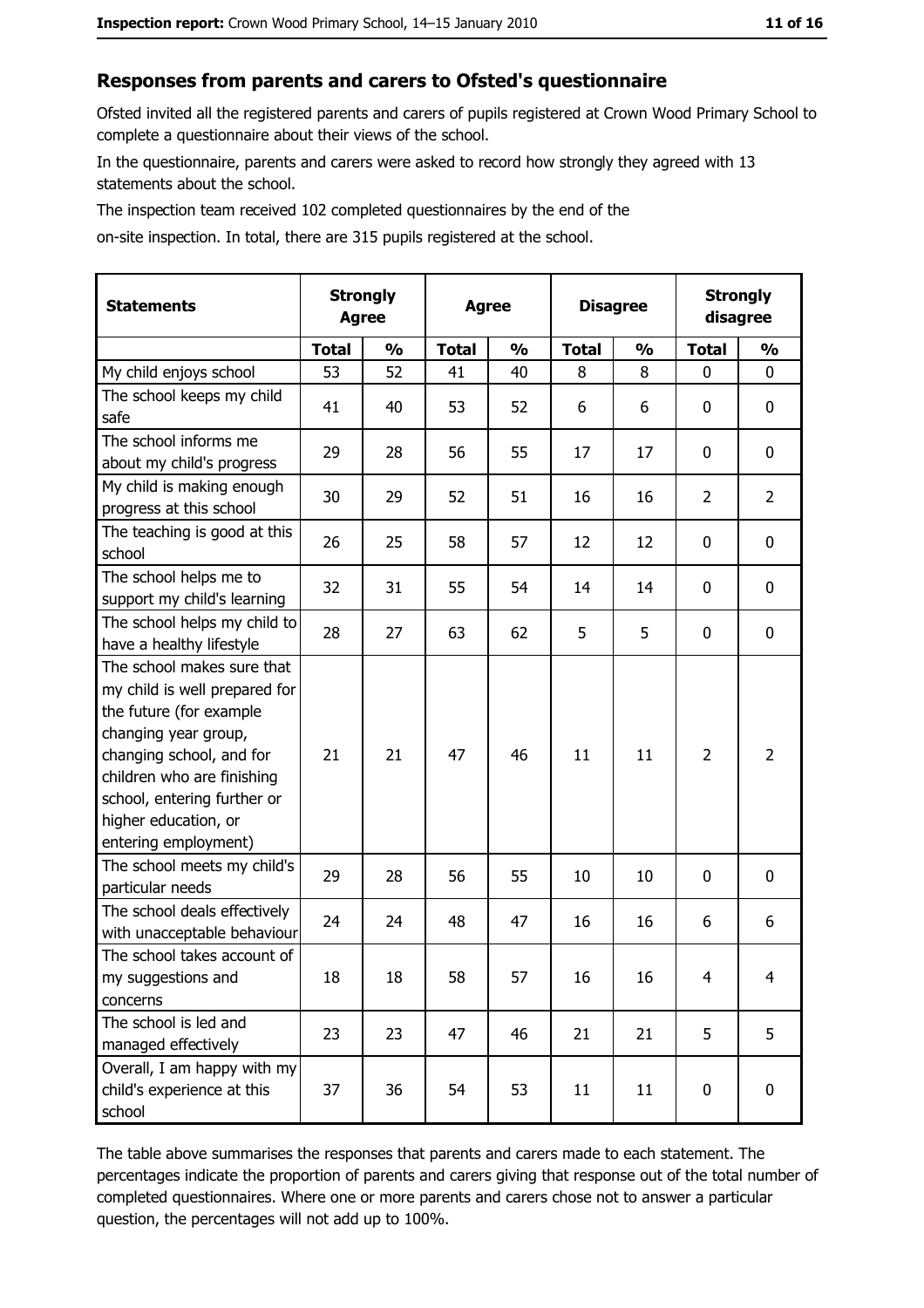# Glossary

| Grade   | <b>Judgement</b> | <b>Description</b>                                                                                                                                                                                                               |
|---------|------------------|----------------------------------------------------------------------------------------------------------------------------------------------------------------------------------------------------------------------------------|
| Grade 1 | Outstanding      | These features are highly effective. An oustanding<br>school provides exceptionally well for its pupils' needs.                                                                                                                  |
| Grade 2 | Good             | These are very positive features of a school. A school<br>that is good is serving its pupils well.                                                                                                                               |
| Grade 3 | Satisfactory     | These features are of reasonable quality. A satisfactory<br>school is providing adequately for its pupils.                                                                                                                       |
| Grade 4 | Inadequate       | These features are not of an acceptable standard. An<br>inadequate school needs to make significant<br>improvement in order to meet the needs of its pupils.<br>Ofsted inspectors will make further visits until it<br>improves. |

# What inspection judgements mean

# Overall effectiveness of schools inspected between September 2007 and July 2008

|                       | Overall effectiveness judgement (percentage of<br>schools) |      |                     |                   |
|-----------------------|------------------------------------------------------------|------|---------------------|-------------------|
| <b>Type of school</b> | Outstanding                                                | Good | <b>Satisfactory</b> | <b>Inadequate</b> |
| Nursery schools       | 39                                                         | 58   | 3                   | 0                 |
| Primary schools       | 13                                                         | 50   | 33                  | 4                 |
| Secondary schools     | 17                                                         | 40   | 34                  | 9                 |
| Sixth forms           | 18                                                         | 43   | 37                  | $\overline{2}$    |
| Special schools       | 26                                                         | 54   | 18                  | $\overline{2}$    |
| Pupil referral units  | 7                                                          | 55   | 30                  | 7                 |
| All schools           | 15                                                         | 49   | 32                  | 5                 |

New school inspection arrangements were introduced on 1 September 2009. This means that inspectors now make some additional judgements that were not made previously.

The data in the table above were reported in The Annual Report of Her Majesty's Chief Inspector of Education, Children's Services and Skills 2007/08.

Percentages are rounded and do not always add exactly to 100. Secondary school figures include those that have sixth forms, and sixth form figures include only the data specifically for sixth form inspection judgements.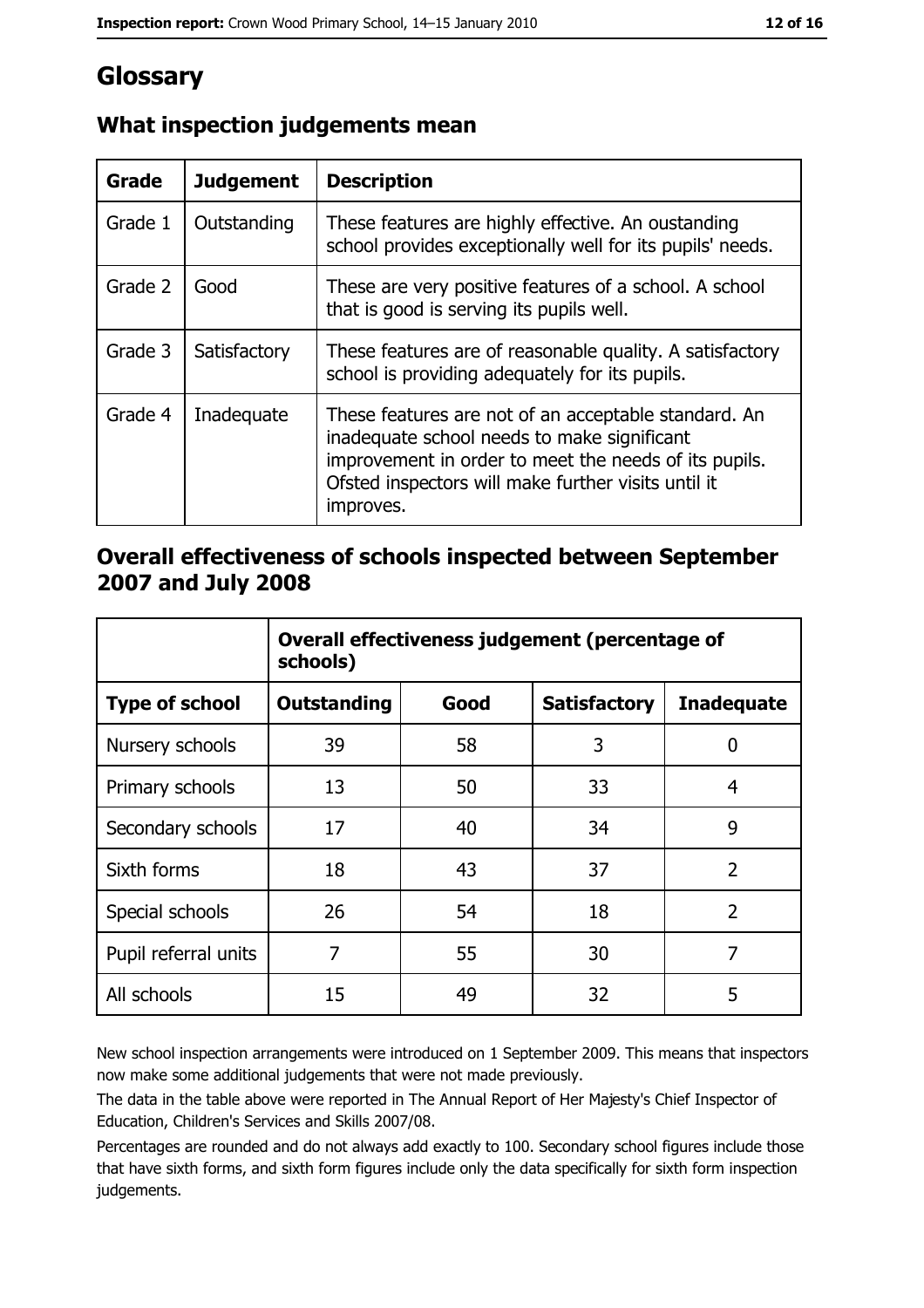# **Common terminology used by inspectors**

| Achievement:                  | the progress and success of a pupil in<br>their learning, development or training.                                                                                                                                                                                                                           |  |
|-------------------------------|--------------------------------------------------------------------------------------------------------------------------------------------------------------------------------------------------------------------------------------------------------------------------------------------------------------|--|
| Attainment:                   | the standard of the pupils' work shown by<br>test and examination results and in<br>lessons.                                                                                                                                                                                                                 |  |
| Capacity to improve:          | the proven ability of the school to<br>continue improving. Inspectors base this<br>judgement on what the school has<br>accomplished so far and on the quality of<br>its systems to maintain improvement.                                                                                                     |  |
| Leadership and management:    | the contribution of all the staff with<br>responsibilities, not just the headteacher,<br>to identifying priorities, directing and<br>motivating staff and running the school.                                                                                                                                |  |
| Learning:                     | how well pupils acquire knowledge,<br>develop their understanding, learn and<br>practise skills and are developing their<br>competence as learners.                                                                                                                                                          |  |
| <b>Overall effectiveness:</b> | inspectors form a judgement on a school's<br>overall effectiveness based on the findings<br>from their inspection of the school. The<br>following judgements, in particular,<br>influence what the overall effectiveness<br>judgement will be.                                                               |  |
|                               | The school's capacity for sustained<br>improvement.<br>Outcomes for individuals and groups<br>of pupils.<br>The quality of teaching.<br>The extent to which the curriculum<br>meets pupil's needs, including where<br>relevant, through partnerships.<br>The effectiveness of care, guidance<br>and support. |  |
| Progress:                     | the rate at which pupils are learning in<br>lessons and over longer periods of time. It<br>is often measured by comparing the<br>pupils' attainment at the end of a key<br>stage with their attainment when they<br>started.                                                                                 |  |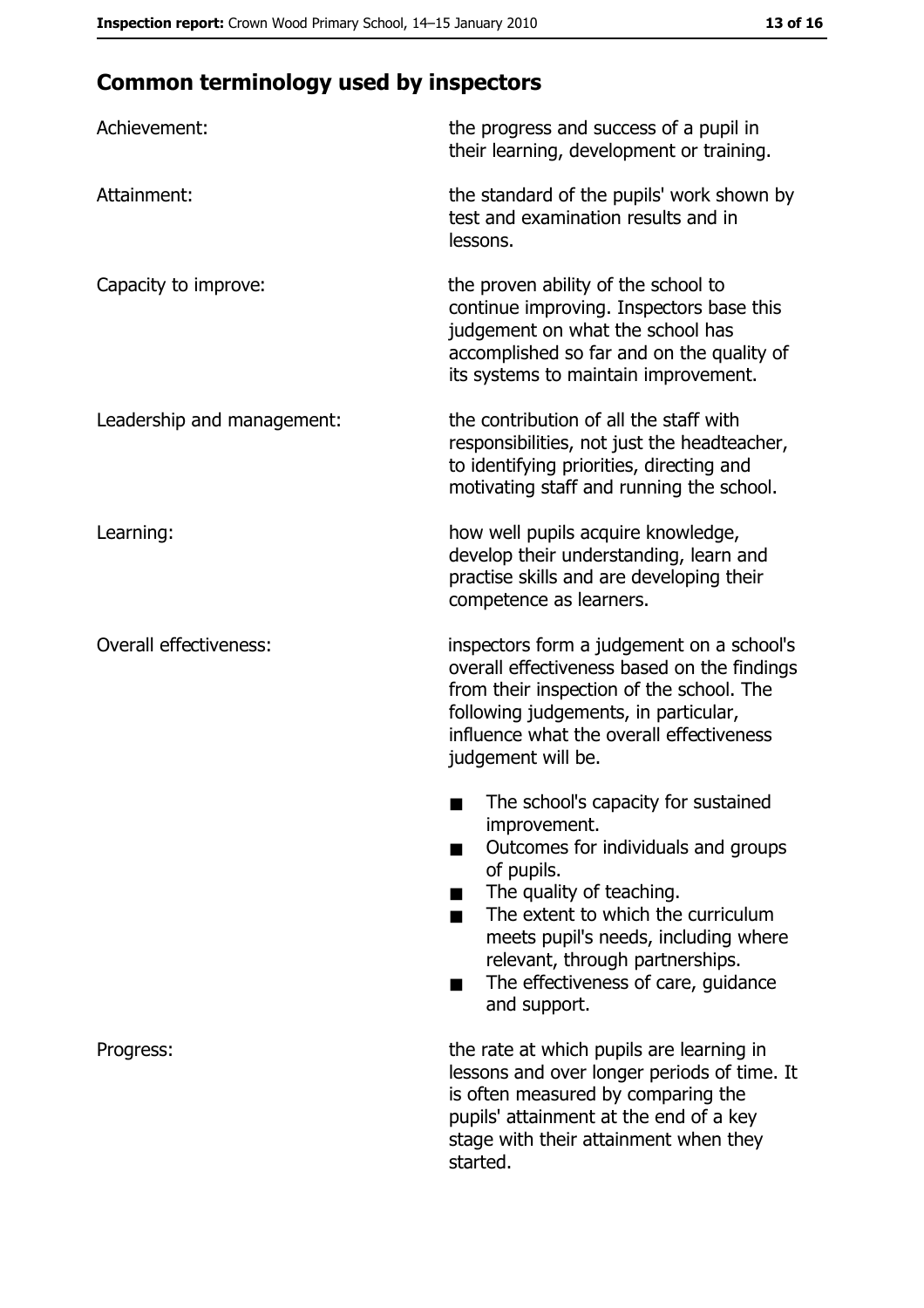This letter is provided for the school, parents and carers to share with their children. It describes Ofsted's main findings from the inspection of their school.



18 January 2010

Dear Pupils

Inspection of Crown Wood Primary School, Bracknell, RG12 OPE

You may remember that I visited your school recently with two other inspectors. We enjoyed our time at Crown Wood and I am writing to thank you all for being so friendly and helpful. We thought you would like to know what we found out.

In the last few years pupils who have left at the end of Year 6 have not been doing well enough. Some of them have not made enough progress during their time in Key Stage 2. Those who found learning a little easier, in particular, did not make enough progress. There are signs that you are now doing better in lessons because the teaching is improving. It will take a while for some of you to catch up fully and we think the school needs to make sure that this happens quickly. We have given Crown Wood a notice to improve to help.

The school takes good care of you and you all seem to get on well with the adults around you. Although some of you said you were a bit worried about behaviour most of you behaved well during the inspection and were keen to learn. Well done! You particularly like the extra activities you have to do and the sport, especially, helps you to stay fit and healthy.

You have had a quite a lot of new staff in recent times and they are working hard with the headteacher to make things better for you. We have asked them to do a number of things that will help.

- We want your teachers to help you to do better by the time you leave the school.  $\blacksquare$ We have asked them to give those of you who find things a little easier even harder work that helps you to do as well as you can
- Through their marking and target setting, we want teachers to make sure that you  $\blacksquare$ all know how to improve your work.
- Finally, we have asked all the staff in charge of different subjects to help make sure  $\blacksquare$ that you do even better.

We wish you all the best in the future.

Yours sincerely

Graham Lee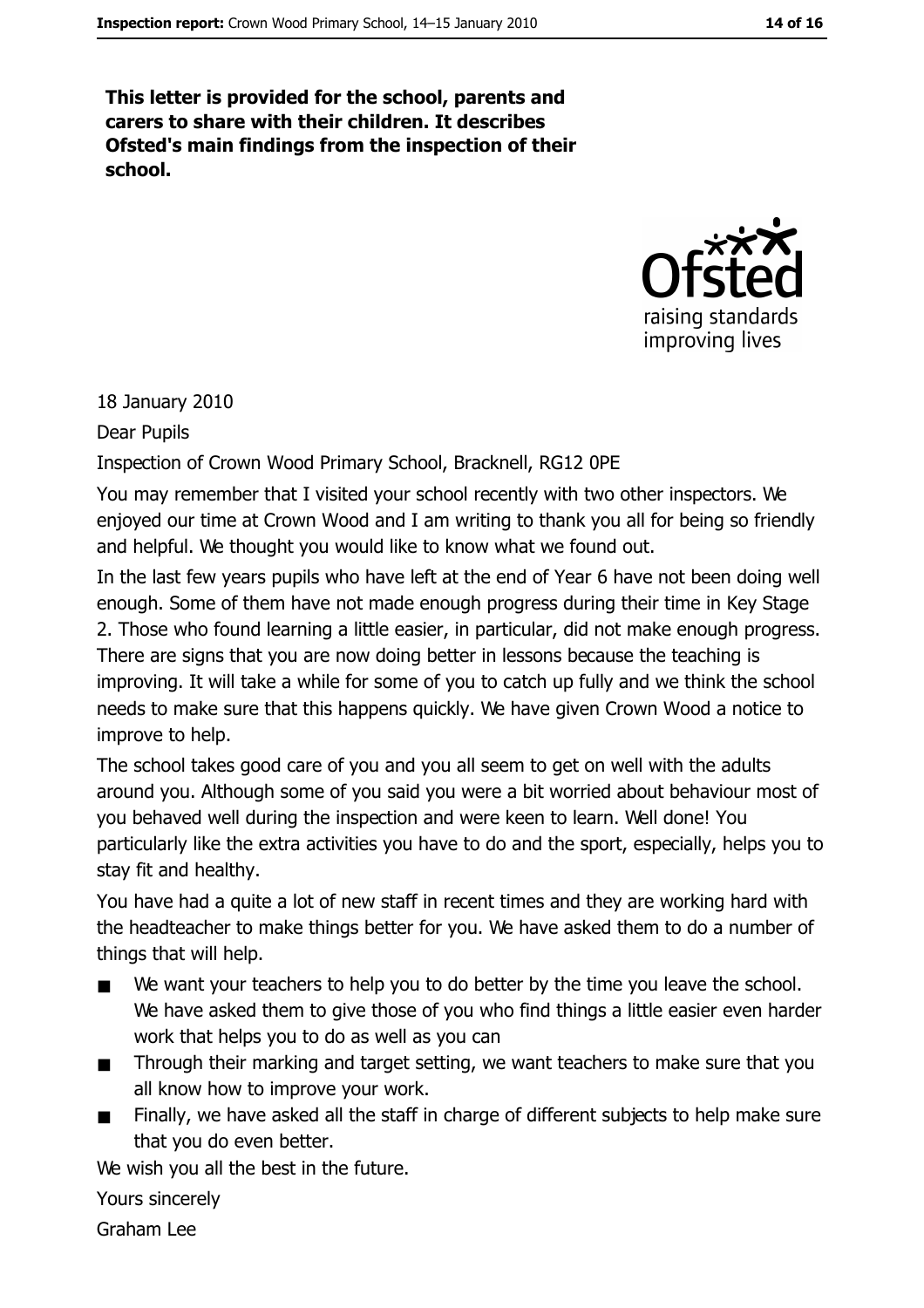Lead inspector